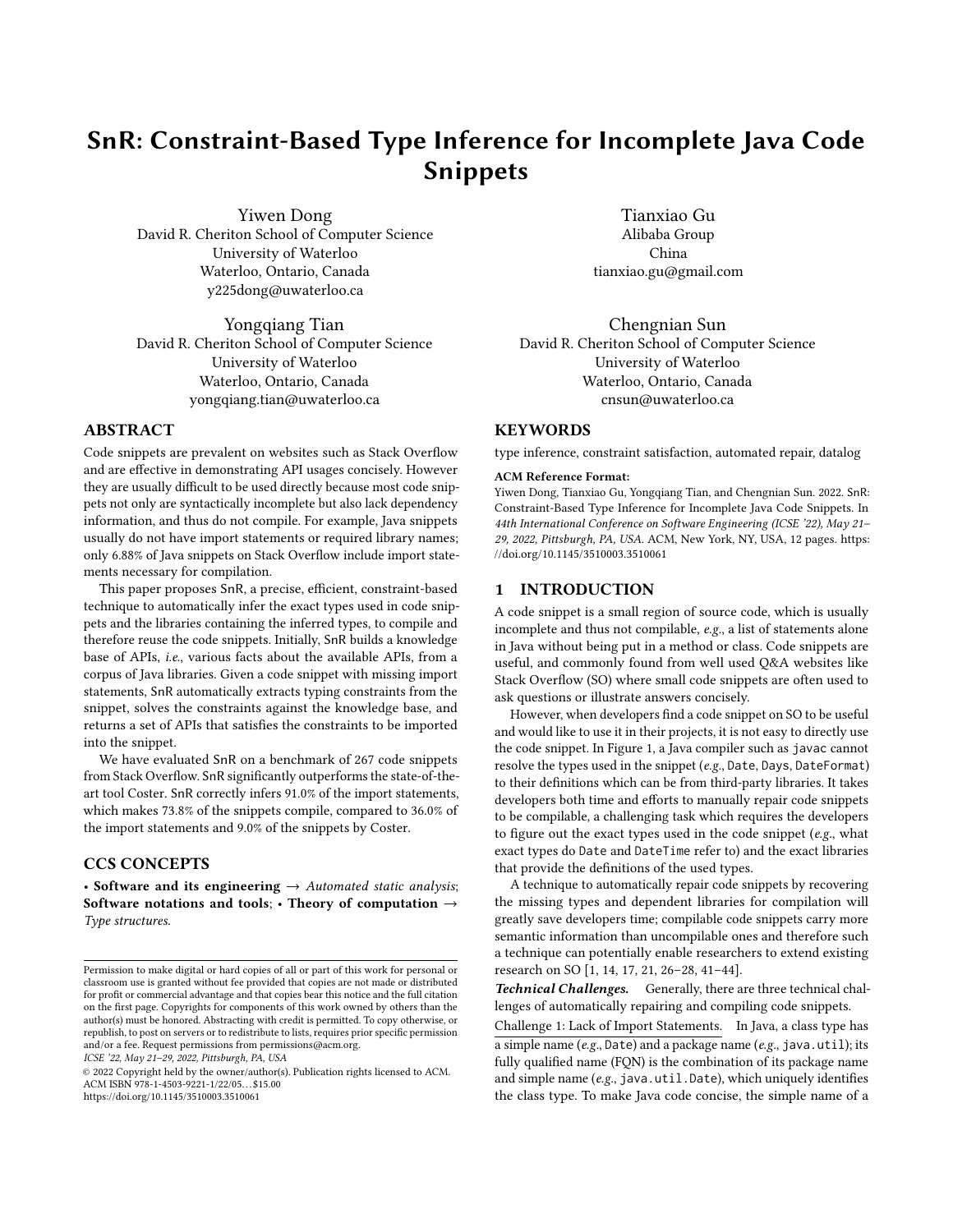```
1 DateFormat formatter = new SimpleDateFormat ("mm/dd/yyyy");
2 Date someDate = new Date () ;
3 Date today = Calendar . getInstance () . getTime () ;
4 try {
       someDate = formatter.parse("06/22/2010");
6 } catch ( ParseException pe ) {
       System.out.println ("Parser Exception");
8 }
9 int days = Days . daysBetween ( new DateTime ( someDate ) , new
        DateTime(today)).getDays();
10 System.out.println(" Days Between " + someDate + " : " +<br>today + " - " + days);
```
#### Figure 1: Formatted code snippet in SO post #3329469.

class type can be used in Java code directly, and the class type's FQN is declared by an import statement. With the help of import statements a Java compiler can identify the exact class type from a simple name during compilation. Previous work [\[36\]](#page-11-7) showed that only 6.88% of Java code snippets on SO included import statements that specified the FQNs of the types used in the code snippets. One example is Figure [1;](#page-1-0) the Java compiler is not able to infer the FQNs from the simple names such as Date, Days and DateFormat, because the code snippet does not have any import statements.

Challenge 2: Lack of Library Dependencies. A code snippet usually does not carry information about the libraries. These libraries are needed for the Java compiler to compile the code snippet as they contain the type definitions used in the snippet. The example in Figure [1](#page-1-0) required the Joda-Time library. Note that even correct FQNs do not guarantee that we can find the correct library to depend on, because different libraries of different purposes may contain types with the same FQN. For example, the Android runtime library and the Java runtime library both define a class for java.text.DateFormat.

Challenge 3: Combinatory Candidates. To compile a code snippet, we need to have the correct FQN for each simple name, and the correct library for each FQN. However, A simple name may correspond to multiple different FQN, and each FQN may correspond to multiple different libraries. The search space is all the combinations of candidates for each simple name, which defines a computationally expensive problem. For example, in Figure [1,](#page-1-0) the simple name Date has five matching classes in the Java Development Kit (JDK) alone; in total, the search space for this code snippet is 384 different combinations of classes from the JDK and five other popular Java libraries used in our benchmarks.

Prior work. Existing techniques attempted to address type inference for code snippets in different manners: CSNIPPEX is based on a set of heuristics [\[36\]](#page-11-7); Baker extracts constraints from code snippets and uses a naive constraint solving algorithm to infer FQNs [\[35\]](#page-11-8); both StatType [\[25\]](#page-11-9) and Coster [\[32\]](#page-11-10) build statistical models from existing compilable source code to predict FQN for code snippets. However, these techniques do not address all three challenges and suffer from inherent imprecision of the used heuristics [\[36\]](#page-11-7), proposed constraint solving algorithm [\[35\]](#page-11-8), or the trained statistical models [\[25,](#page-11-9) [32\]](#page-11-10); especially neither of them tackles Challenge 2 when multiple libraries contain different types with the same simple names.

Our approach. We propose SnR, a novel, constraint-based approach to automatically, precisely infer FQNs and required libraries

to compile and reuse code snippets. SnR builds a knowledge base from available libraries by extracting facts of the types defined in these libraries, e.g., fields, methods, signatures, inheritance relations. Given an incomplete code snippet, SnR extracts constraints from the code snippet that capture the relation between types used in the snippet; then SnR resolves these constraints by querying the knowledge base, and outputs a ranked list of solutions where each solution is a set of types that satisfy the constraints and likely make the code snippet compile.

Compared to the prior work based on either heuristics or statistics, SnR leverages the type system built into programming languages and models the problem of inferring types for incomplete code snippets as a constraint satisfaction problem (CSP). Without being affected by the randomness, approximation and un-interpretability from which prior work suffer, SnR can deterministically, precisely infer types with explicit explanation how and why the types are inferred.

We thoroughly evaluated SnR against the state-of-the-art tool, Coster [\[32\]](#page-11-10). We used an established benchmark called StatType-SO consisting of 267 code snippets manually collected from Stack Overflow posts [\[25\]](#page-11-9). SnR significantly outperformed Coster in terms of accuracy of type inference and library recommendation:  $(1)$  In the task of inferring types for API elements (including simple names, field accesses and method calls as defined in [\[32\]](#page-11-10)), SnR achieves high precision of 98.20% and recall of 79.66% compared to precision of 66.35% and recall of 66.35% by Coster.  $(2)$  In the task of inferring the import statements required for compiling code snippets, SnR is able to correctly infer 91.0% of the import statements compared to 36.0% by Coster. (3) SnR can accurately recommend libraries for snippets with  $F_1$  score of 0.82 compared to 0.53 by Coster. Notably, SnR recommended the exact libraries for 183 of the 267 snippets, compared Coster with 34.  $(4)$  As a result of the high accuracy in type inference and library recommendation, SnR can make 73.8% of the code snippets compilable in total compared to 9.0% by Coster. Contribution. This paper makes the following contributions:

- Novelty We proposed SnR, a novel constraint-based approach to automatically, precisely infer FQNs, recommend libraries, and create import statements for code snippets.
- Soundness and Significance We conducted extensive evaluations on real-world code snippets in StatType-SO and the results demonstrate that SnR significantly outperforms the state of the art in various type inference tasks.
- Verifiability We made a replication package available at <https://doi.org/10.5281/zenodo.5843327>

## 2 BACKGROUND

## 2.1 Motivating Example

We use the code snippet in Figure [1](#page-1-0) as a motivating example to illustrate main shortcomings of existing techniques, particularly in addressing Challenges 2 and 3.

Eclipse, a prevalent integrated development environment, has a powerful utility Quick Fix to fix common syntactical errors, repair partial statements and insert missing import statements. However, Quick Fix is inadequate for inferring the types in Figure [1:](#page-1-0)

○1 It is imprecise due to its heuristic-based nature. For example, both java.sql.Date and java.util.Date are recommended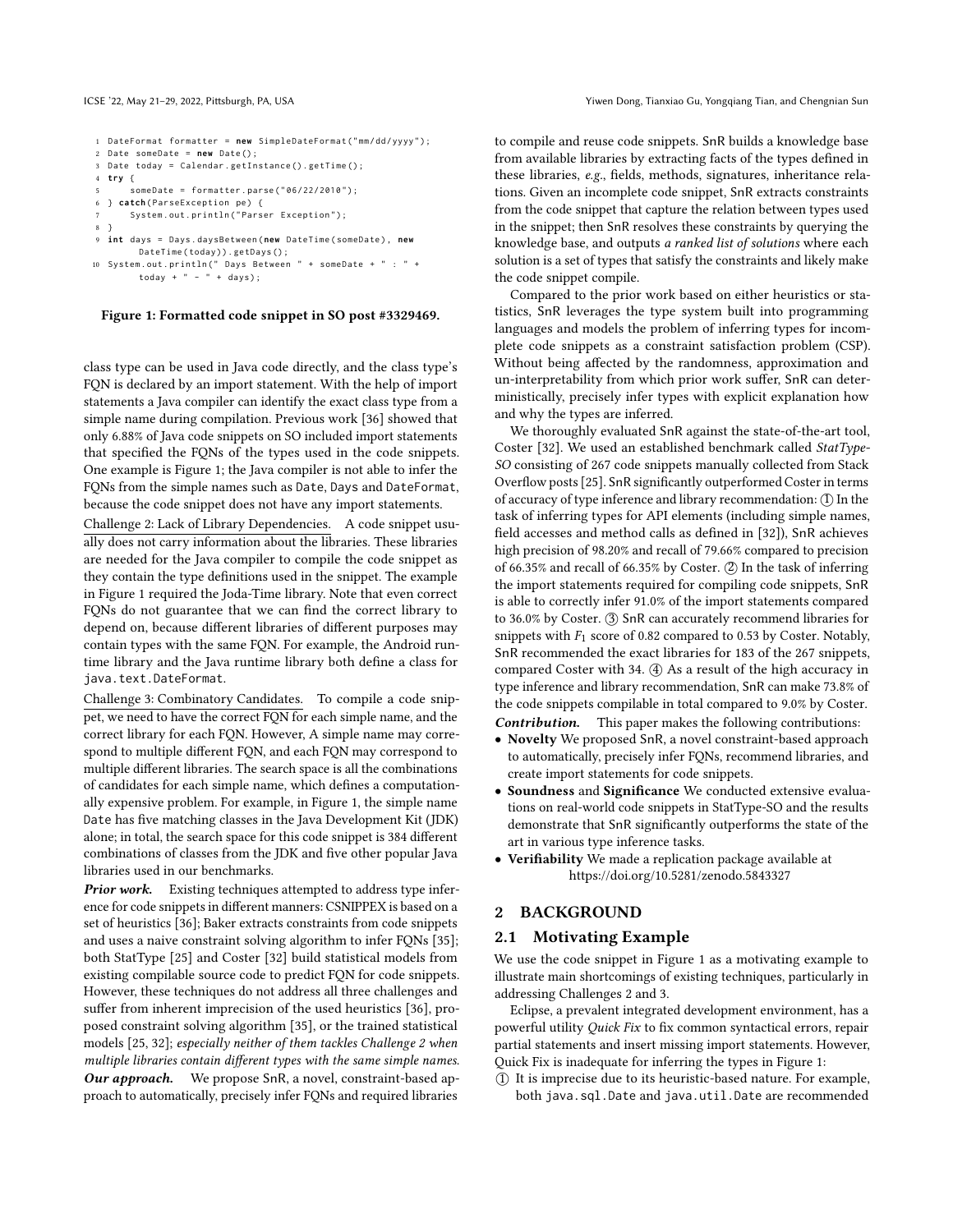SnR: Constraint-Based Type Inference for Incomplete Java Code Snippets ICSE '22, May 21-29, 2022, Pittsburgh, PA, USA

<span id="page-2-0"></span>Table 1: The top-3 candidates output by SnR for Figure [1.](#page-1-0) The first row is the correct solution. The FQNs in italics are implemented in multiple libraries.

| #              | Name                                                                                                                            | Library                                                  | <b>Fully Qualified Name</b>                                                                                                                                 |
|----------------|---------------------------------------------------------------------------------------------------------------------------------|----------------------------------------------------------|-------------------------------------------------------------------------------------------------------------------------------------------------------------|
| $\mathbf{1}$   | DateFormat<br>SimpleDateFormat<br>Date<br>ParseException<br><b>DateTime</b>                                                     | jdk<br>jdk<br>jdk<br>jdk<br>joda                         | java.text.DateFormat<br>java.text.SimpleDateFormat<br>java.util.Date<br>java.text.ParseException<br>org.joda.time.DateTime                                  |
|                | Days                                                                                                                            | joda                                                     | org.joda.time.Days                                                                                                                                          |
| $\overline{2}$ | DateFormat<br>SimpleDateFormat<br>Date<br>ParseException<br><b>DateTime</b><br>Days                                             | android<br>android<br>android<br>android<br>joda<br>joda | java.text.DateFormat<br>java.text.SimpleDateFormat<br>java.util.Date<br>android.net.ParseException<br>org.joda.time.DateTime<br>org.joda.time.Days          |
| 3              | DateFormat<br>jdk<br>SimpleDateFormat<br>jdk<br>jdk<br>Date<br>ParseException<br>gwt<br><b>DateTime</b><br>joda<br>joda<br>Days |                                                          | java.text.DateFormat<br>java.text.SimpleDateFormat<br>java.util.Date<br>org.w3c.flute.parser.ParseException<br>org.joda.time.DateTime<br>org.joda.time.Days |

by Quick Fix even though Calender.getInstance().getTime() only returns the latter.

- ○2 It only works with libraries and types on the class path, and cannot fix errors related to unknown types. For example, if the Joda-Time library is not on the class path, then Quick Fix cannot create import statements for DateTime which is a type defined in Joda-Time.
- ○3 It cannot recommend new libraries to be added to the class path. Therefore, Quick Fix cannot recommend the Joda-Time library to developers.

Recent research attempted to address  $(1)$  and  $(2)$  using simple constraints [\[35\]](#page-11-8) or more recently, statistics [\[25,](#page-11-9) [32\]](#page-11-10). We aimed to improve upon previous techniques and tackle (3). Previous solutions did not consider the same FQN being implemented by multiple libraries and did not recommend libraries as part of their inference. In the StatType-SO benchmark of six libraries alone, both the JDK and android libraries provide implementation for many standard APIs. In the real world, we may want to include different versions of the same library e.g. for supporting both Java 8 and 12 APIs. In Table [1,](#page-2-0) we show a sample solution by SnR for the motivating problem Figure [1.](#page-1-0) The large number of FQNs with multiple implementation (shown in italics) demonstrates the need for a new technique that can recommend correct libraries. Including multiple libraries can lead to dependency conflicts and create serious runtime bugs [\[39\]](#page-11-11). To address the shortcomings of prior solutions, we strive to devise a technique to infer the correct FQNs from code snippets while minimizing the conflict of recommended libraries. This is in contrast to Coster which recommends all libraries containing the inferred FQNs.

<span id="page-2-1"></span>

Figure 2: Part of a simplified grammar of the expressions in Java. {\*} denotes that the enclosed term occurs zero or more times.

## 2.2 Java Program

This paper specifically works for Java, but the proposed methodology is generalizable to other statically-typed programming languages. This section lists minimal Java concepts which are necessary to illustrate our approach. A Java program consists of a set of compilation units each of which is a Java source file and defines one class along with any number of inner classes.

Generally, a Java class has the following components which are used by SnR for type inference.

Name Each type (e.g., class, interface, annotations) has a fully qualified name, which is the combination of its package name (may be empty) and simple name. Syntactically, an FQN is a sequence of simple names joined by dots.

Super Class Each class has a single super class except the class java.lang.Object (Object for short). The default super class of a class is Object if the extends declaration is absent.

Interfaces Each class can have a set of interfaces as supertypes. Annotations Each class can have a set of *annotations*.

Fields Each class can have a set of *fields*. Each field has a type and a name, and can be optionally initialized with an expression.

Methods Each class has a set of methods. Each method has a name, an optional sequence of parameters and a return type. Methods contain statements and expressions in them.

Figure [2](#page-2-1) shows a simplified version of the grammar of expressions in Java. We will use this grammar and the language constructs listed above to illustrate how SnR infers required types and libraries for incomplete Java code snippets.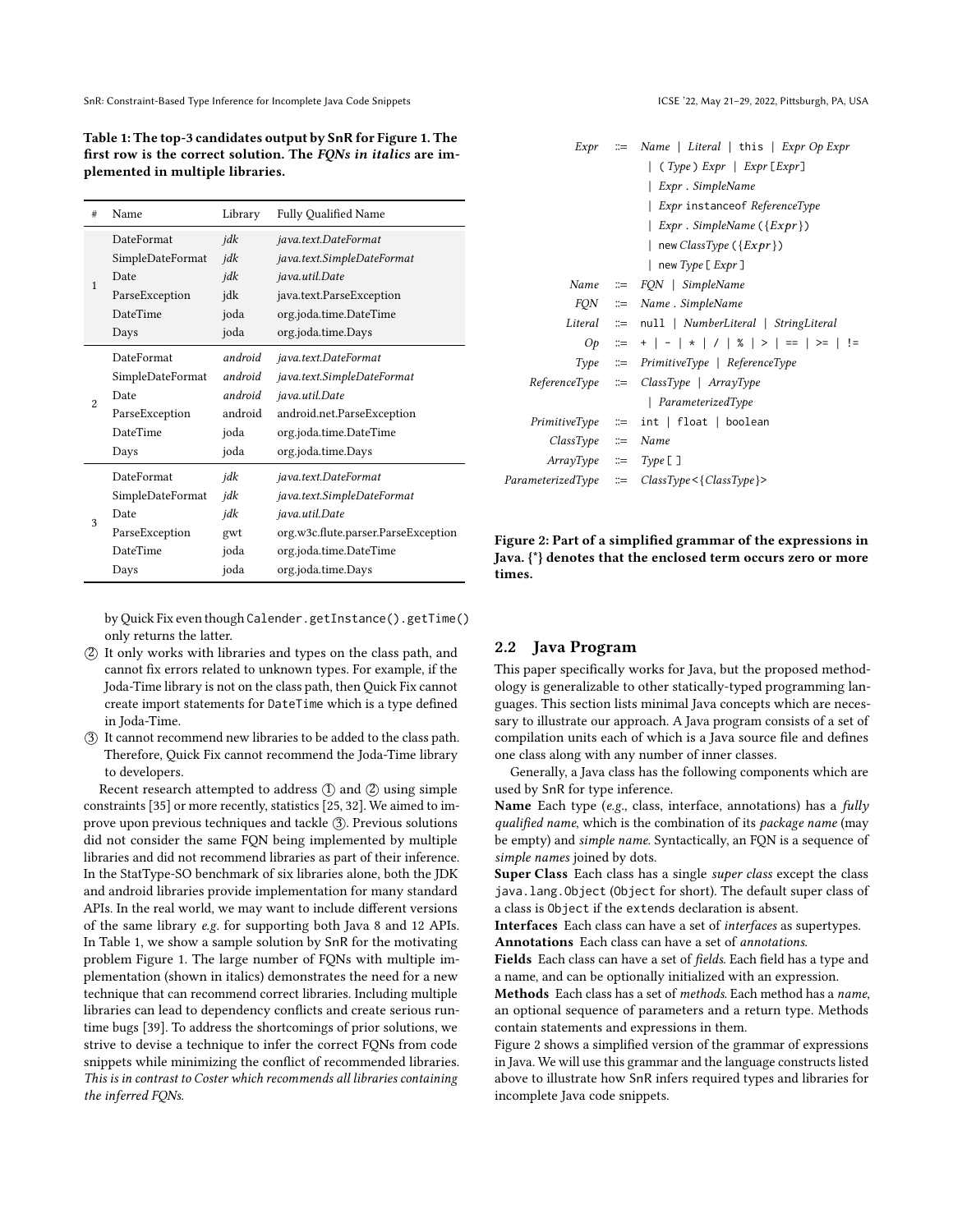<span id="page-3-0"></span>ICSE '22, May 21–29, 2022, Pittsburgh, PA, USA Yiwen Dong, Tianxiao Gu, Yongqiang Tian, and Chengnian Sun

|  | <i>Program</i> $\equiv$ <i>Fact Program</i>   <i>Rule Program</i>   $\varepsilon$ |
|--|-----------------------------------------------------------------------------------|
|  | Fact $\equiv$ relation ({constant}).                                              |
|  | $Rule \cong Atom : - NAtom \{NAtom\}$ .                                           |
|  | $NAtom \cong Atom \mid$ ! Atom                                                    |
|  | Atom $\equiv$ relation ({Term})                                                   |
|  | $Term \cong constant \mid variable$                                               |

(a) Simplified Datalog grammar. The terms relation and variable are names for defining relationships declaring and referencing variables. constant is either a numerical or string literal. {\*} denotes that the enclosed term occurs zero or many times.



(b) Dependency graph

|                | $_1$ reachable(s,t) :- node(s) node(t)             |                |                    |  |
|----------------|----------------------------------------------------|----------------|--------------------|--|
| <sup>2</sup>   |                                                    | $edge(s, t)$ . |                    |  |
|                | $\sigma$ reachable(s,t) :- node(s) node(m) node(t) |                |                    |  |
| $\overline{4}$ |                                                    | edge(s, m)     |                    |  |
|                |                                                    |                | $readable(m, t)$ . |  |

#### (c) Datalog program

| 1 node("a").     |                              |
|------------------|------------------------------|
| 2 node("b").     |                              |
| з node("c").     | $_1$ reachable("a","b").     |
| 4 edge("a","b"). | $\alpha$ reachable("a","c"). |
| s edge("b","c"). | $\alpha$ reachable("b","c"). |
|                  |                              |

(d) Datalog program input representing the dependency graph

(e) Successful query for the reachable rule given the input in Figure [3d](#page-3-0)

Figure 3: Datalog grammar and a Datalog example program.

#### 2.3 Datalog

Our technique leverages Datalog, a declarative logic programming language which emerged from database systems in 1980s [\[34\]](#page-11-12). In recent years, Datalog has found use in a whole range of applications [\[9,](#page-10-2) [12\]](#page-10-3) in particular program analysis [\[3,](#page-10-4) [5,](#page-10-5) [8,](#page-10-6) [20\]](#page-11-13).

A simplified version of the Datalog grammar is shown in Figure [3a.](#page-3-0) A Datalog program consists of a list of facts and rules, representing sets of relations. Facts are known relations given to a Datalog program and rules are used to derive relations using facts and other rules as specified by the program. Relations can be queried to return all satisfying constants.

Figures [3b–3e](#page-3-0) use a dependency graph as an example to illustrate the various facets of a Datalog program. The dependency graph in Figure [3b](#page-3-0) has three nodes a, b, and c where a depends on b and b depends on c. The information of this dependency graph can be represented as the Datalog facts shown in Figure [3d.](#page-3-0) To recursively query the reachable node pairs in this dependency graph, we write a demonstration Datalog program consisting of two rules as shown in Figure [3c.](#page-3-0) When we query for the reachable relation, all the reachable node pairs are returned by a Datalog solver as seen in Figure [3e,](#page-3-0) *i.e.*,  $(a, b)$ ,  $(a, c)$ , and  $(b, c)$ .

# 3 METHODOLOGY

<span id="page-3-1"></span>

Figure 4: The overall workflow of SnR to repair a code snippet to a compilable compilation unit.

Figure [4](#page-3-1) shows the overview of SnR. Given an incomplete code snippet as input, SnR aims to output a compilable compilation unit which is the input to a Java compiler (i.e., a Java source file) and contains  $(1)$  the code snippet,  $(2)$  the necessary skeleton code (e.g., a class definition and a method definition to enclose the code snippet) to make the compilation unit syntactically valid, and 3 inferred required import statements together with the libraries defining the imported types. To achieve this objective, the workflow of SnR has the following three major procedures.

Template-Based Repair. Given a code snippet c consisting of a list of statements, SnR first attempts to create a minimal code skeleton based on pre-defined templates to enclose  $c$ , so that the skeleton and c together forms a syntactically valid compilation unit. Our approach is similar to that outlined by Terragni et al. [\[36\]](#page-11-7). After the repair, the Abstract Syntax Tree (AST) of the unit is generated for the following procedures.

Type Inference. Given the AST, SnR leverages the type inference engine to analyze and extract the constraints. These constraints encode the typing relations among types used in the AST. Then SnR refines the knowledge base, pre-built from a set of libraries, with concrete types to replace the generic types previously stored. Lastly, the refined knowledge base and constraints are given to Datalog to solve, giving us a list of solutions for the next step. Import Repair. In the third step, SnR interprets the list of constraintsatisfying solutions, creates import statements and inserts them into the code skeleton. To validate the results SnR leverages the Java compiler to compiles the resulting compilation unit. If the compilation succeeds, the compilation unit together with the import statements and the required libraries are output as the final result.

Type inference is the most critical step in SnR. Figure [5](#page-4-0) describes the internal components in the type inference engine. In the remainder of this section, we describe these components in detail.

#### 3.1 Knowledge Base

Given a set of libraries, we build the knowledge base which can be queried to resolve ambiguities ([§3.3\)](#page-5-0) when gathering constraints and solving constraints ([§3.4\)](#page-5-1).

3.1.1 Content. A simplified schema for our knowledge base is described in Figure [6.](#page-4-1) For each type, the knowledge base stores the FQN, supertype, super-interfaces, fields and methods. Generic types are stored as is in the knowledge base. For example, List.get() in the knowledge base has the type T which will be refined before being given to Datalog when solving constraints, discussed in [§3.4.](#page-5-1)

Note that the schema in Figure [6](#page-4-1) is simplified to ease presentation with the assumption that there are no multiple classes with the same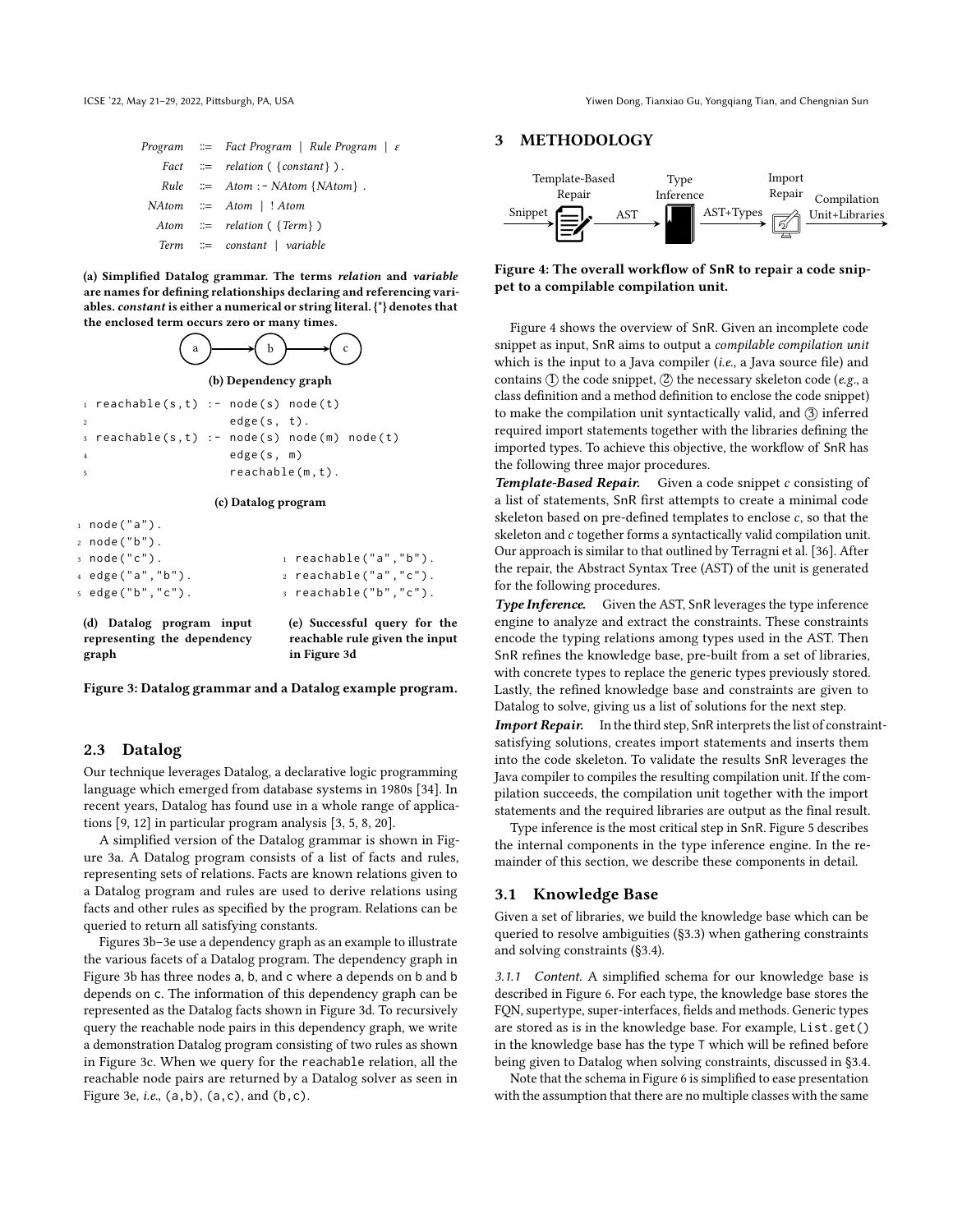SnR: Constraint-Based Type Inference for Incomplete Java Code Snippets ICSE '22, May 21-29, 2022, Pittsburgh, PA, USA

<span id="page-4-0"></span>

Figure 5: Type Inference Process in SnR.

<span id="page-4-1"></span>

Figure 6: Simplified version of the knowledge base schema assuming there are no classes with the same FQN. Each box represents a table with a table name (in blue) and a number of column names. The underline denotes the primary key or keys that uniquely identify a row of data. The column names in parenthesis are foreign keys which are linked to primary keys in another table. An edge  $\rightarrow$  represents a oneto-many relationship between the two connected tables.

FQN. Moreover, library information (e.g., which library defines a type) is also omitted in Figure [6.](#page-4-1) The real knowledge base in SnR handles both with additional database table columns.

3.1.2 Query Functions. We define the following query functions to retrieve information from the knowledge base. Each function represents a retrieval criterion and the parameters parameterize the criterion. Each function returns a set of types (i.e., classes, interfaces and annotations) that satisfy the specified retrieval criterion. Table [2](#page-4-2) lists the query functions used in this paper.

<span id="page-4-2"></span>Table 2: Query functions to retrieve types from knowledge base.

| Query Function                     | Description                                                                                          |
|------------------------------------|------------------------------------------------------------------------------------------------------|
| $\Omega_{simplename}$ (name)       | Returns the types with the given simple name                                                         |
| $\Omega_{fan}$ (name)              | Returns the types with the given fully qualified name                                                |
| $\Omega_{field}$ (name)            | Returns the types that have a field called the given name                                            |
| $\Omega_{method}$ (name, num args) | Returns the types defining a method with the given name<br>which takes num_args number of parameters |

Besides querying normal types,  $\Omega_{simplename}$  has specialized support for querying inner types (e.g., inner classes, inner interfaces). Note that an inner type can have multiple simple names. Consider an inner class Builder with an outer class java.util.Calendar. It is possible to reference this type with either of the two simple names **Calendar.Builder** or **Builder** using import statements java.util.Calendar or java.util.Calendar.Builder respectively.

 $\Omega_{simplename}$  supports queries with different forms of simple names. In the example above, this query function can be called with either  $\Omega_{simplement}$  ("Calendar.Builder") or  $\Omega_{simplement}$  ("Builder").

## 3.2 Type Inference: Extracting Constraints

Given an AST, SnR traverses it and extracts the constraints capturing the relations among the types used in the AST. Specifically, SnR concentrates on type elements defines as below,

<span id="page-4-4"></span>DEFINITION 3.1 (TYPE ELEMENTS). Type elements in an AST refer to the nodes that define new types or use types, i.e., type declarations (e.g., class, interface and annotation declarations), explicitly used types, statements and expressions.

Note that prior work [\[25,](#page-11-9) [32\]](#page-11-10) uses a different term API elements, which is a subset of type elements and focuses on only explicitly used types i.e. simple names, field accesses, method calls. For highprecision type inference, SnR infers not only explicitly used types but also implicitly used types in expressions, e.g. variables, method arguments, method returns. All the AST nodes used by SnR for type inference constitute type elements in this paper.

<span id="page-4-3"></span>3.2.1 Creating Type Variables. For each type element, SnR first creates one or more type variables to represent the types defined or used in the type element or in the components of the type element For simplicity, we use  $\tau$  to denote a type variable. Given the type element (a statement) below,

Date today = Calendar.getInstance().getTime(); SnR creates four type variables

| Type Variable Description |                                                   |
|---------------------------|---------------------------------------------------|
| $\tau_1$                  | the type of Date                                  |
| $\tau_2$                  | the type of Calendar                              |
| $\tau_3$                  | the return type of Calendar.getInstance()         |
| $\tau_4$                  | the return type of Calendar.getInstance.getTime() |

3.2.2 Extracting Constraints. Based on the type variables created from a type element, SnR further extracts constraints from the type element to capture the relations among the type variables. Table [3](#page-5-2) lists all the types of constraints used in SnR, and Table [4](#page-6-0) lists the concrete rules to create type variables and constraints for type elements.

Take the class declaration for an example. The rule with the name 'Declaration' in Table [4](#page-6-0) specifies that for a class declaration c, SnR generates at least two type variables ( $\tau$  for  $c$  and  $\tau_1$  for the super class of c), and a list of type variables  $\vec{\tau}_2$  ( $\vec{\tau}_2$  can be empty) for the interfaces  $\vec{t}_2$  of c with each type variable  $\tau_i$  in  $\vec{\tau}_2$  representing the type of one interface. Then SnR creates one constraint extend( $\tau$ ,  $\tau$ <sub>1</sub>) to capture the typing relation between  $c$  and  $t$ <sub>1</sub>, and one interface( $\tau$ ,  $\tau$ <sub>i</sub>) for each implemented interface.

SnR makes extensive uses of the subtype constraint in order to model implicit type conversions of both primitive and reference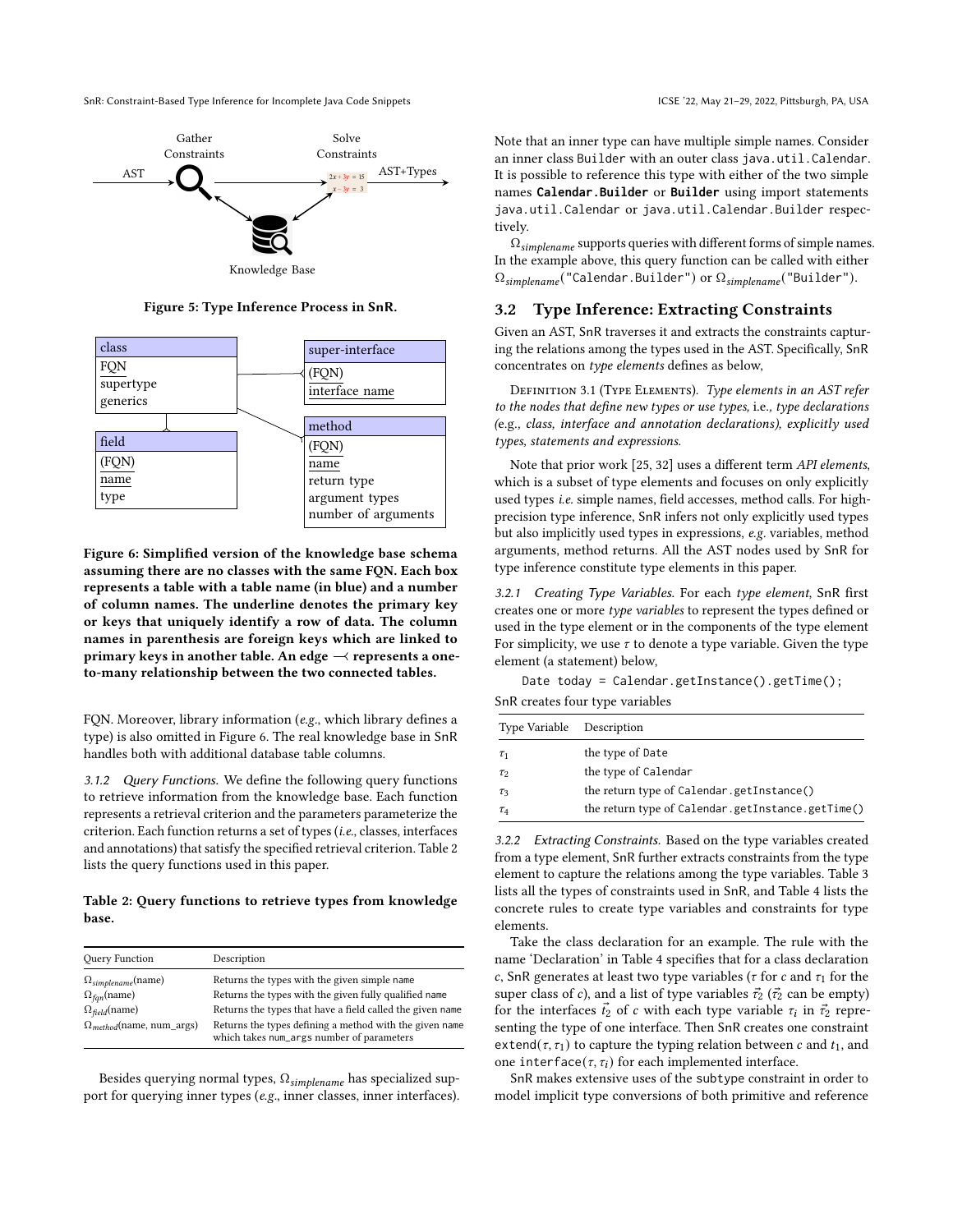<span id="page-5-2"></span>Table 3: Constraints used in this paper. Each constraint specifies some property that a type variable  $\tau$  should have, or some relation among multiple type variables.

| Constraint                                                              | Description                                                                                                          |
|-------------------------------------------------------------------------|----------------------------------------------------------------------------------------------------------------------|
| simplename( $\tau$ , name)                                              | $\tau$ has the given simple name                                                                                     |
| fqn( $\tau$ , name)                                                     | $\tau$ has the given FQN name                                                                                        |
| field( $\tau$ , name, $\tau_{field}$ )                                  | $\tau$ has a field with given name of the type $\tau_{field}$                                                        |
| method( $\tau$ , name, $\vec{\tau_{\text{arg}}}, \ \tau_{\text{ret}}$ ) | $\tau$ has a method with given name, argument types<br>$\vec{\tau}_{\text{arg}}$ and return type $\tau_{\text{ref}}$ |
| paramtype $(\tau, \vec{\tau_{\text{area}}}, \tau_{\text{param}})$       | $\tau$ with parameter $\tau_{\text{arg}}^2$ builds the parameterized<br>type $\tau_{param}$                          |
| $arraytype(\tau, \tau_{arr})$                                           | An array of $\tau$ is type $\tau_{arr}$                                                                              |
| subtype( $\tau_{\text{parent}}$ , $\tau_{\text{child}}$ )               | $\tau_{child}$ can be implicitly converted to $\tau_{parent}$                                                        |
| $extend(\tau, \tau_{super})$                                            | $\tau$ extends $\tau_{super}$                                                                                        |
| interface( $\tau$ , $\tau$ <sub>interface</sub> )                       | $\tau$ implements the interface of $\tau_{interface}$                                                                |
| annotation $(\tau)$                                                     | $\tau$ is an annotation type                                                                                         |
| innerclass( $\tau$ , $\tau_{inner}$ )                                   | $\tau$ is has an inner class type of $\tau_{inner}$                                                                  |

types allowed in Java (e.g. in assignments or when passing method arguments) and to constrain certain known types in the AST (e.g. the conditional in an if statement is a boolean).

An Example. Following the rules outlined in Table [4,](#page-6-0) SnR creates the following constraints over the type variables  $\tau_1$ ,  $\tau_2$ ,  $\tau_3$  and  $\tau_4$  of the example statement in [§3.2.1.](#page-4-3)

| Constraints                                    | Description                                                                                          |
|------------------------------------------------|------------------------------------------------------------------------------------------------------|
| simplename( $\tau_1$ , "Date")                 | $\tau_1$ has the simple name Date                                                                    |
| simplename( $\tau_2$ , "Calendar")             | $\tau_2$ has the simple name Calendar                                                                |
| method( $\tau_2$ ,"getInstance",[], $\tau_3$ ) | $\tau_2$ has a method named get Instance that takes<br>no arguments with the return type of $\tau_3$ |
| method( $\tau_3$ ,"getTime",[], $\tau_4$ )     | $\tau_3$ has a method named getTime that takes no<br>arguments with the return type of $\tau_4$      |
| subtype $(\tau_1, \tau_4)$                     | $\tau_1$ has a subtype $\tau_4$ because of the assignment                                            |

#### <span id="page-5-0"></span>3.3 Type Inference: Resolving Ambiguities

From the constraint generation rules laid out in Table [4,](#page-6-0) inner classes, qualified names and field expressions can bring ambiguities into the process of extracting constraints. For example,

#### java.util.Collections.EMPTY\_LIST

for the first identifier java in this expression, there are four broad categories of possible interpretations,

- $(1)$  java is a variable defined locally in the current code snippet, e.g., a local variable, a method parameter, a class field.
- $(2)$  java is a class defined locally in the current code snippet, e.g., an inner class.
- $(3)$  java is the name of a type (e.g., a class or an interface) which is defined externally but not in the current code snippet.
- ○4 java is a part of a package name, and the package name is used to form a FQN.

The remaining identifiers are then potentially a mix of packages, classes, inner classes and field references. It is impossible at the parsing time to determine which of these cases the current code snippet refers to without import statements.

SnR verifies these interpretations in the order they are listed.  $(1)$ and  $(2)$  can be verified through examining the code snippet for locally defined variables and types. On the other hand, without import

statements,  $(3)$  and  $(4)$  cannot be verified. SnR overcomes this challenge by leveraging the knowledge base. For the example above, by performing a knowledge base look up  $\Omega_{simplename}$ ("java"), ③ can be ruled out. Similarly by performing multiple  $\Omega_{fqn}$  queries to find the longest matching FQN, we find that  $(4)$  java.util.Collections is the best possible interpretation to resolve the ambiguity.

Inner Class and Field Constraints. The subsequent unmatched parts could be inner classes or fields. Inner classes can be found by performing additional look ups to the knowledge base ( $\Omega_{simplename}$ ). The rest of the identifiers are considered to be fields.

In the event that the knowledge base is not complete, i.e., the knowledge base does not have information about the symbol, then SnR may generate incorrect constraints. However, this can be easily addressed by incorporating more libraries into the knowledge base.

## <span id="page-5-1"></span>3.4 Type Inference: Solving Constraints

Given a code snippet  $s$ , the set  $C$  of the constraints extracted from by the rules in Table [4](#page-6-0) can be directly solved by a Datalog solver against the knowledge base, if *s* does not define or use any generic methods or types.

However, if s uses generics inside, due to the complexities of Java generics and the limited expressiveness of Datalog, we propose a two-step process to solve  $C$ . Generally speaking, for  $s$  and  $C$ , SnR first generates a new, possibly smaller knowledge base from the original knowledge base  $Ω$  by replacing generic types in  $Ω$  with concrete types, and then uses the small knowledge base as Datalog facts to solve  $C$ 

The small knowledge base can be viewed as a refinement of  $\Omega$ with more concrete type information, and thus is referred to as a refined knowledge base. The main reason of introducing this refinement step is that  $Ω$  only has signatures of generic types and methods and it is not easy to encode the typing rules of Java generics completely in Datalog.

3.4.1 Example. We use the following code snippet as an example to demonstrate how refined knowledge bases are generated.

<sup>1</sup> List < Date > lod = **new** ArrayList < >() ; <sup>2</sup> lod . get (0) ;

The following table shows the constraints extracted from the code snippet above. There are five type variables in total. The purposes of  $\tau_1$ ,  $\tau_2$  and  $\tau_3$  are for List, Date and ArrayList respectively;  $\tau_4$  represents the type of List<Date> via the constraint paramtype( $\tau_1$ ,  $\tau_2$ ,  $\tau_4$ ), while  $\tau_5$  is the return type of lod.get(0).

| Constraint                                                                                                                                               | Constraint |
|----------------------------------------------------------------------------------------------------------------------------------------------------------|------------|
| simplename( $\tau_1$ , "List")<br>simplename( $\tau_2$ , "Date")<br>simplename( $\tau_3$ , "ArrayList")<br>method( $\tau_4$ , "get", ["int"], $\tau_5$ ) |            |
|                                                                                                                                                          |            |
|                                                                                                                                                          |            |

Querying Type Candidates. To instantiate the generic types in the original knowledge base  $Ω$ , we need to retrieve all the types from Ω that are relevant to the constraints. Therefore for each type variable  $\tau$  and each simplename, fqn, field and method constraints on  $\tau$ , we use the corresponding query functions defined in Table [2](#page-4-2) to retrieve all possible candidate types for  $\tau$ . For example, for the simplename constraints of  $\tau_1$ ,  $\tau_2$  and  $\tau_3$  we can use  $\Omega_{simplename}$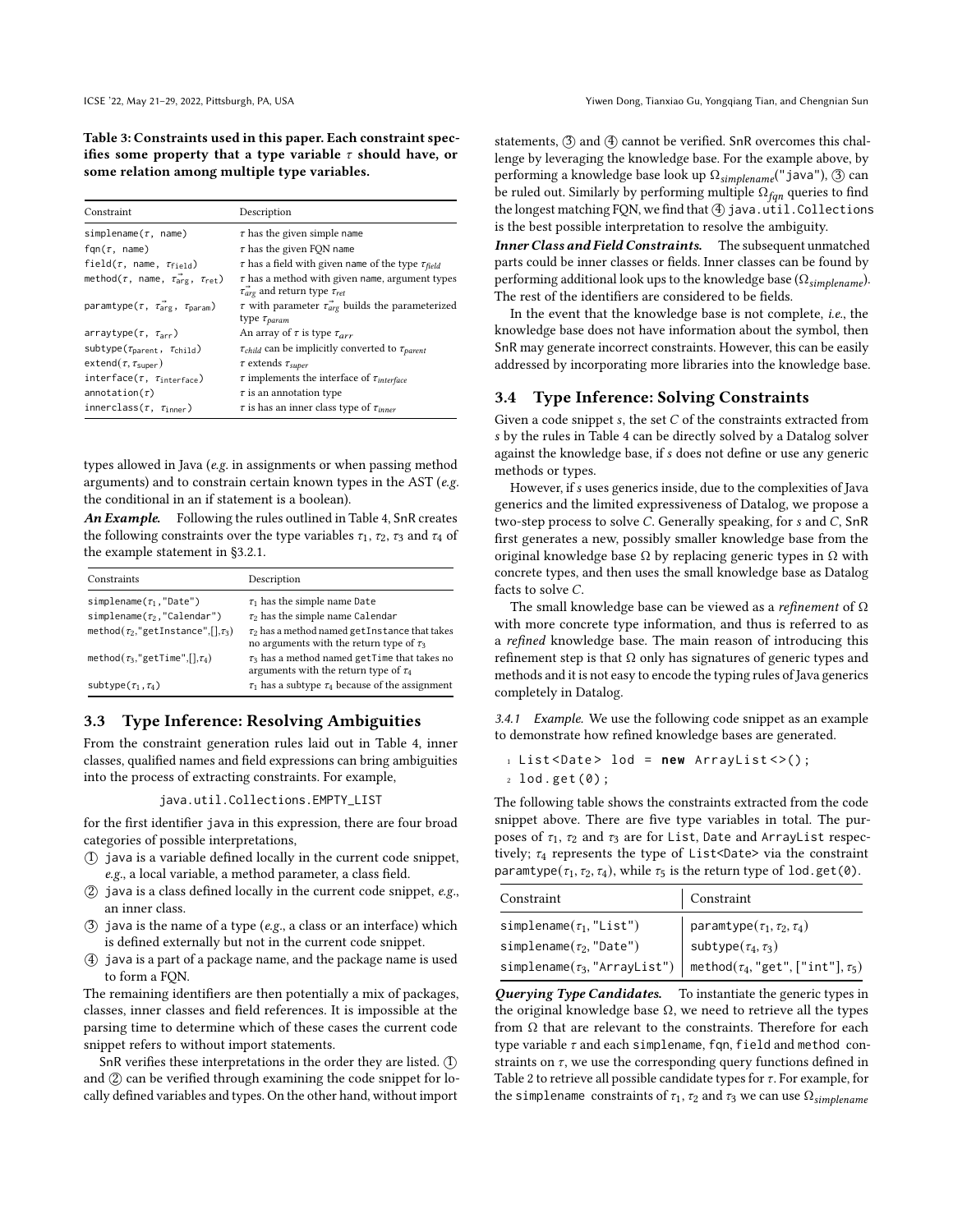<span id="page-6-0"></span>

| Table 4: A subset of rules to extract constraints from type elements. $\Gamma$ denotes an environment that maps an expression, $e$ , to                                 |
|-------------------------------------------------------------------------------------------------------------------------------------------------------------------------|
| a type variable, $\tau$ ; $\vec{x}$ denotes a vector of x where x can be an expression e, a type variable $\tau$ , or type t; $a \in \vec{x}$ denotes the check         |
| whether $a$ is an element in the vector $\vec{x}$ . $\Gamma(\vec{e})$ denotes a look up of every element in $\vec{e}$ on the environment $\Gamma,$ and returns a vector |
| of type variables with each variable corresponding to an expression in $\vec{e}$ .                                                                                      |

| Category   | Name               | Code                                                                                         | <b>Type Variables</b>                                                                       | Constraint                                                                                                           |
|------------|--------------------|----------------------------------------------------------------------------------------------|---------------------------------------------------------------------------------------------|----------------------------------------------------------------------------------------------------------------------|
| Class      | Declaration        | cls c ext t <sub>1</sub> impl $\vec{t}_2$ c : $\tau, t_1 : \tau_1, \vec{t}_2 : \vec{\tau}_2$ |                                                                                             | extend $(\tau, \tau)$<br>$\forall \tau_i \in \vec{\tau}_2$ , interface $(\tau, \tau_i)$                              |
| Type       | Type               | $\mathfrak{t}$                                                                               | $t : \tau$                                                                                  | simplename $(\tau, t)$                                                                                               |
|            | Array Type         | $t\prod$                                                                                     | $t: \tau_1, \Gamma(t[\cdot]) = \tau_2$                                                      | $arraytype(\tau_1, \tau_2)$                                                                                          |
|            | Paramed Type       | $t_1\langle \vec{t_2} \rangle$                                                               | $t_1 : \tau_1, \vec{t_2} : \vec{\tau_2}, \Gamma(t_1 \langle \vec{t_2} \rangle) = \tau_3$    | paramtype $(\tau_1, \vec{\tau}_2, \tau_3)$                                                                           |
| Statement  | If                 | if $(e) \{ \vec{s} \}$                                                                       | $\Gamma(e): \tau$                                                                           | subtype( $\tau$ , "boolean")                                                                                         |
|            | While              | while $(e) \{\vec{s}\}\$                                                                     | $\Gamma(e): \tau$                                                                           | subtype( $\tau$ , "boolean")                                                                                         |
| Expression | Assignment         | $e_1 = e_2$                                                                                  | $\Gamma(e_1) = \tau_1, \Gamma(e_2) = \tau_2$                                                | subtype $(\tau_1, \tau_2)$                                                                                           |
|            | Annotation         | $\omega t$                                                                                   | $t : \tau$                                                                                  | annotation( $\tau$ )                                                                                                 |
|            | <b>Inner Class</b> | $t$ . $ct$                                                                                   | $t: \tau_1, \Gamma(t, ct) = ct: \tau_2$                                                     | simplename( $\tau_2, ct$ )                                                                                           |
|            |                    |                                                                                              |                                                                                             | innerclass( $\tau_1, \tau_2$ )                                                                                       |
|            | Qualified Name     | $n$ . sn                                                                                     | $sn : \tau$                                                                                 | $fqn(\tau, n.sn)$                                                                                                    |
|            | Field              | $e \cdot f$                                                                                  | $\Gamma(e) = \tau_1, \Gamma(e.f) = \Gamma(f) = \tau_2$                                      | field( $\tau_1, f, \tau_2$ )                                                                                         |
|            | Method             | $e_1$ . $m(\vec{e_2})$                                                                       | $\Gamma(e_1) = \tau_1, \Gamma(\vec{e_2}) = \vec{\tau_2}, \Gamma(e_1.m(\vec{e_2})) = \tau_3$ | method $(\tau_1, m, \vec{\tau}_4, \tau_3)$                                                                           |
|            |                    |                                                                                              | $\vec{\tau}_4$ = [create $\tau_p$ for $\tau_s$ in $\vec{\tau}_2$ ]                          | $\forall \langle \tau_s, \tau_p \rangle \in \langle \vec{\tau_2}, \vec{\tau_4} \rangle$ , subtype $(\tau_p, \tau_s)$ |
|            | New Instance       | new $t(\vec{e})$                                                                             | $t : \tau_1, \Gamma(\vec{e}) = \vec{\tau}_2, \Gamma(\text{new } t(\vec{e})) = \tau_3$       | method( $\tau_1$ , " <init>", <math>\vec{\tau_4}</math>, <math>\tau_3</math>)</init>                                 |
|            |                    |                                                                                              | $\vec{\tau}_4$ = [create $\tau_p$ for $\tau_s$ in $\vec{\tau}_2$ ]                          | $\forall \langle \tau_s, \tau_p \rangle \in \langle \vec{\tau_2}, \vec{\tau_4} \rangle$ , subtype $(\tau_p, \tau_s)$ |
|            | Instance Of        | $e$ instance of $t$                                                                          | $t = \tau_1$ , $\Gamma(e$ instance of $t) = \tau_2$                                         | subtype( $\tau_2$ , "boolean")                                                                                       |
|            | Array Access       | $e_1[e_2]$                                                                                   | $\Gamma(e_1) = \tau_1, \Gamma(e_2) = \tau_2$                                                | subtype $(\tau_2, "int")$                                                                                            |

to retrieve the following type candidates for each type variable (Note that the candidates are pruned for illustration purpose.).

| Constraint                                                                                  | Ouery                          | Candidates                      |  |
|---------------------------------------------------------------------------------------------|--------------------------------|---------------------------------|--|
| simplename( $\tau_1$ , "List")                                                              | $\Omega_{simplename}("List")$  | java.util.List<br>java.awt.List |  |
| simplename( $\tau_2$ , "Date")                                                              | $\Omega_{simplename}$ ("Date") | java.util.Date<br>java.sql.Date |  |
| simplename( $\tau_3$ , "ArrayList") $\Omega_{simplename}$ ("ArrayList") java.util.ArrayList |                                |                                 |  |

Building Refined Knowledge Bases. Based on the information of the type candidates, we next build the refined knowledge base. We first look into  $C$  to find paramtype constraints which represent instantiations of generic types in code snippets. It is paramtype( $\tau_1, \tau_2, \tau_4$ ) in this example. From this constraint, we know that  $\tau_1$  should be a generic type, and therefore we remove java.awt.List from the candidate set of  $\tau_1$  as this class is not generic;  $\tau_2$  can be either java.util.Date or java.sql.Date; therefore,  $\tau_4$  can be either of the following two concrete types

- java.util.List<java.util.Date>
- java.util.List<java.sql.Date>

From the constraint subtype( $\tau_4$ ,  $\tau_3$ ), we need to further instantiate two concrete classes of java.util.ArrayList as follows,

- java.util.ArrayList<java.util.Date>
- java.util.ArrayList<java.sql.Date>

Next, we create a refined knowledge base  $\Omega'$  by combining these four concrete classes and  $\Omega$ . The method T java.util.List.get(int) in  $\Omega$  becomes the following two methods in  $\Omega'$ ,

• java.util.Date java.util.List<java.util.Date>.get(int)

• java.sql.Date java.util.List<java.sql.Date>.get(int)

Constraint Solving. In the end, we use a Datalog solver to solve C by using  $Ω'$  as the Datalog facts. The benefit of using  $Ω'$  is obvious: when the Datalog solver sets  $\tau_2$  to either concrete Date type,  $\tau_5$ —the return type of the method call get(0)—will have the same type as  $\tau_2$ , thanks to the specialized get(int) methods in Ω ′ . In contrast, if we use Ω as the Datalog facts, the Datalog solver cannot infer that  $\tau_5$  should always be the same as  $\tau_2$ .

#### <span id="page-6-2"></span>3.5 Type Inference: Candidate Prioritization

Given a code snippet  $s$  and the set of type variables  $T$  extracted from , the type inference engine in [§3.4](#page-5-1) outputs a set of FQNs for each  $\tau \in T$  as well as sets of libraries defining each FQN.

Solution Candidates. Then SnR processes the type inference result of c and outputs a list of solution candidates. Each candidate

<span id="page-6-1"></span> $^1\rm Vect$   $\vec{r}_4$  is created for method and new instance expression where new type variables  $\tau_p$  is created for each type variable in  $\vec{\tau_2}$ ; for each pair of original and newly created type variable  $\langle \tau_s, \tau_p \rangle$  from the two vectors  $\langle \vec{\tau}_2, \vec{\tau}_4 \rangle$ , generate a subtype constraint.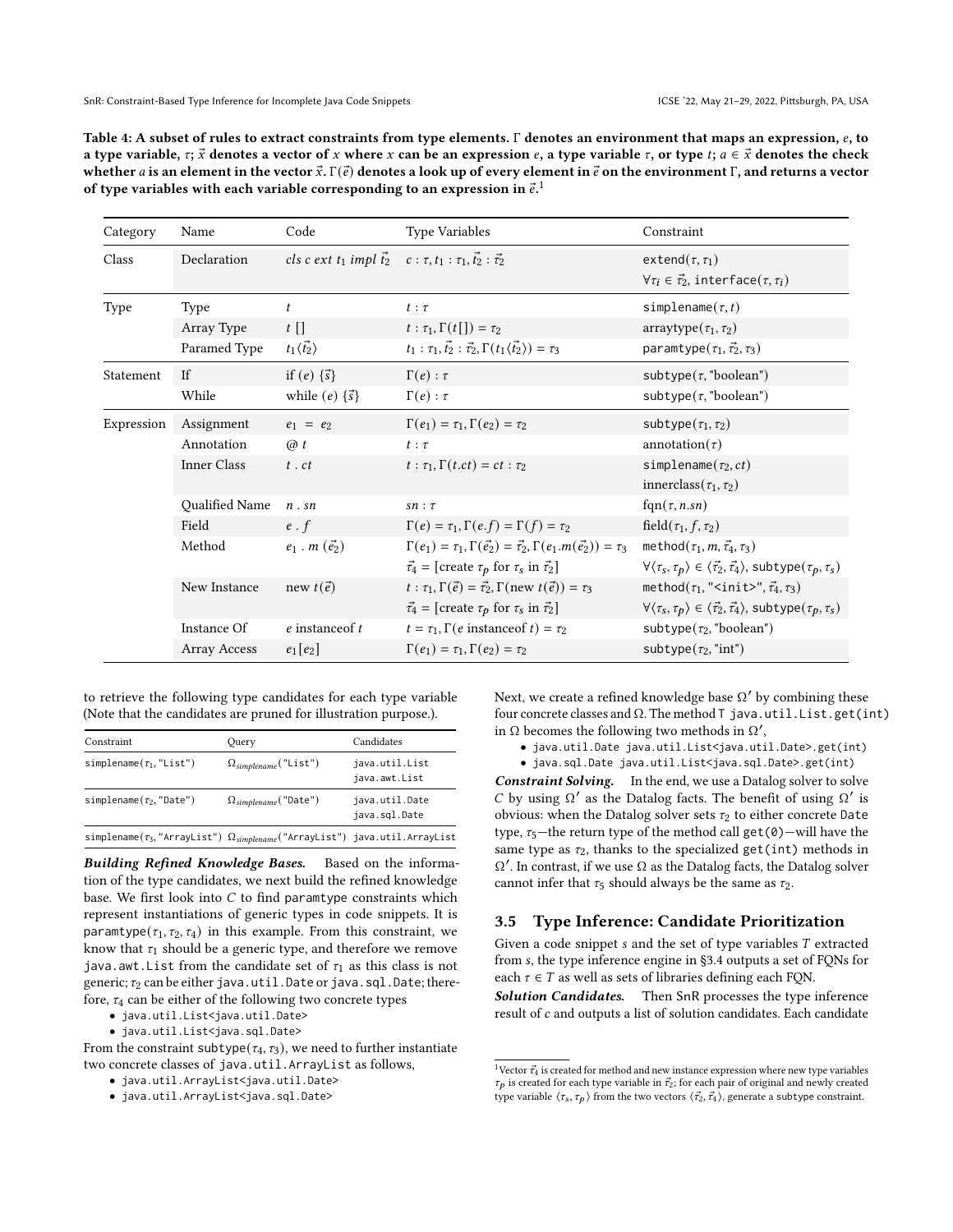#### <span id="page-7-0"></span>Table 5: Statistics of the StatType-SO benchmark.

(a) The number of public or protected, classes, fields, and methods for each library in StatType-SO.

| Library        | Classes | Fields | Methods |  |
|----------------|---------|--------|---------|--|
| Android        | 2,357   | 8,943  | 22,933  |  |
| JDK            | 11,881  | 28,443 | 105,807 |  |
| JodaTime       | 143     | 166    | 3,053   |  |
| <b>GWT</b>     | 1,518   | 542    | 9,288   |  |
| Hibernate      | 2,356   | 1,681  | 18,749  |  |
| <b>XStream</b> | 628     | 146    | 3,855   |  |
| Total          | 18.883  | 39.921 | 163,685 |  |

(b) Top 5 simple class names in the StatType-SO dataset with their respective number of occurrences.

| Class Name   | Occurrences |
|--------------|-------------|
| Builder      | 71          |
| EntrySet     | 40          |
| Type         | 38          |
| Entry        | 30          |
| PropertyKeys | 29          |

is a set of triples in the form

 $\{\langle \tau, fqn, lib \rangle | \tau \in T, fqn$  is a FQN for  $\tau, lib$  is a library defining  $fan\}$ Prioritization Heuristic. To make SnR useful and accurate at repairing code snippets, we design a simple yet effective prioritization heuristic to rank these solution candidates so that the candidates at the top of the ranking list are more likely to be correct than those at the bottom. The general principle of this heuristic is to minimize the number of unique libraries in a candidate. Take Table [1](#page-2-0) for an example. The third candidate is ranked after the first two because the third one has one more library, i.e., gwt. The intuition behind our heuristic is similar to the clustering hypothesis proposed in [\[36\]](#page-11-7).

#### <span id="page-7-3"></span>4 EVALUATIONS

We have conducted extensive evaluations of SnR in different aspects to answer the following research questions.

RQ1: How does SnR perform at type inference?

RQ2: How does SnR perform at resolving import statements

RQ3: Does SnR recommend the correct libraries?

RQ4: How does SnR perform at making code snippets compilable?

RQ1 to RQ4 evaluate the performance of SnR compared to the state-of-the-art type inference tools. Since Coster has been shown to match or outperform prior techniques [\[32\]](#page-11-10); thus in this paper we only compare SnR with Coster. The source code of Coster, along with their model, was obtained from its github repository [\[29\]](#page-11-14).

We use precision, recall, and  $F_1$  score to measure the performance of SnR considering only the top candidate, as used by Coster.

| $Precision = \frac{1}{2}$ | recommendations made $\,\cap\,$ relevant                                                  |
|---------------------------|-------------------------------------------------------------------------------------------|
|                           | recommendations made                                                                      |
|                           | $Recall = \frac{recommediations \  made \ \cap \ relevant}{recommediations \  requested}$ |
|                           |                                                                                           |
|                           |                                                                                           |
|                           | $\frac{2 \times Precision \times Recall}{Precision + Recall}$                             |

Dataset. We use an existing dataset referred to as StatType-SO, which was used in [\[25,](#page-11-9) [32\]](#page-11-10). The dataset consists of 267 snippets from six popular libraries. Table [5](#page-7-0) lists various statistics of StatType-SO. All the public classes, fields, and methods are counted not including inherited fields and methods. This dataset represents how

developers use a wide variety of real Java libraries in practice, and evaluations using this dataset demonstrate that our technique is sound for libraries ranging from small to large. This benchmark which consists of the code snippets and the libraries was obtained from the original benchmark authors Phan et al. [\[25\]](#page-11-9).

Implementation. SnR is a single-threaded Java application and uses MariaDB to serve as the knowledge base. The constraints are solved using Soufflé [\[13\]](#page-10-7) Datalog solver. We use Eclipse Java Compiler to create and traverse ASTs. A replication package is available at [https://doi.org/10.5281/zenodo.5843327.](https://doi.org/10.5281/zenodo.5843327)

Hardware Configuration. All experiments were conducted on an eight-year-old laptop with Intel Core i5-4300m CPU 2.60 GHz and 16GB RAM. The operating system is Linux.

# 4.1 RQ1: How does SnR perform at type inference?

We measured SnR's and Coster's performance in recommending FQNs for API elements (i.e., simple names, field accesses and method calls as defined in [\[32\]](#page-11-10)) in StatType-SO. The results are summarized in Table [6.](#page-7-1) SnR significantly outperforms Coster in precision (98.20% vs 66.35%) and recall (79.66% vs 66.35%). Coster often incorrectly recommend the more popular Apache commons logging library as opposed to android.util.Log, despite the fact they have different logging methods. SnR on the other hand is able to achieve 100% precision for three out of the six libraries in the dataset.

#### <span id="page-7-1"></span>Table 6: Performance of type inference for API elements.

|                | Coster              |        | SnR       |         |  |
|----------------|---------------------|--------|-----------|---------|--|
|                | Recall<br>Precision |        | Precision | Recall  |  |
| Android        | 43.28%              | 43.28% | 100.00%   | 93.64%  |  |
| <b>IDK</b>     | 56.24%              | 56.24% | 97.37%    | 71.12%  |  |
| JodaTime       | 57.14%              | 57.14% | 100.00%   | 89.47%  |  |
| <b>GWT</b>     | 90.75%              | 90.75% | 96.68%    | 75.84%  |  |
| Hibernate      | 90.38%              | 90.38% | 99.32%    | 94.81%  |  |
| <b>XStream</b> | 88.41%              | 88.41% | 100.00%   | 100.00% |  |
| Total          | 66.35%              | 66.35% | 98.20%    | 79.66%  |  |

<span id="page-7-2"></span>Table 7: Performance of type inference for type elements.

|                | Total  | Analyzed | Correct | Precision | Recall |
|----------------|--------|----------|---------|-----------|--------|
| Android        | 1.690  | 1,452    | 1,308   | 90.08%    | 77.40% |
| <b>JDK</b>     | 12,450 | 10,245   | 9,166   | 89.47%    | 73.62% |
| JodaTime       | 1,283  | 1,051    | 1,013   | 96.38%    | 78.96% |
| <b>GWT</b>     | 2,273  | 1,951    | 1,679   | 86.06%    | 73.87% |
| Hibernate      | 1,583  | 1,496    | 1,407   | 94.05%    | 88.88% |
| <b>XStream</b> | 864    | 864      | 804     | 93.06%    | 93.06% |
| Total          | 20.143 | 17.059   | 15,377  | 90.14%    | 76.34% |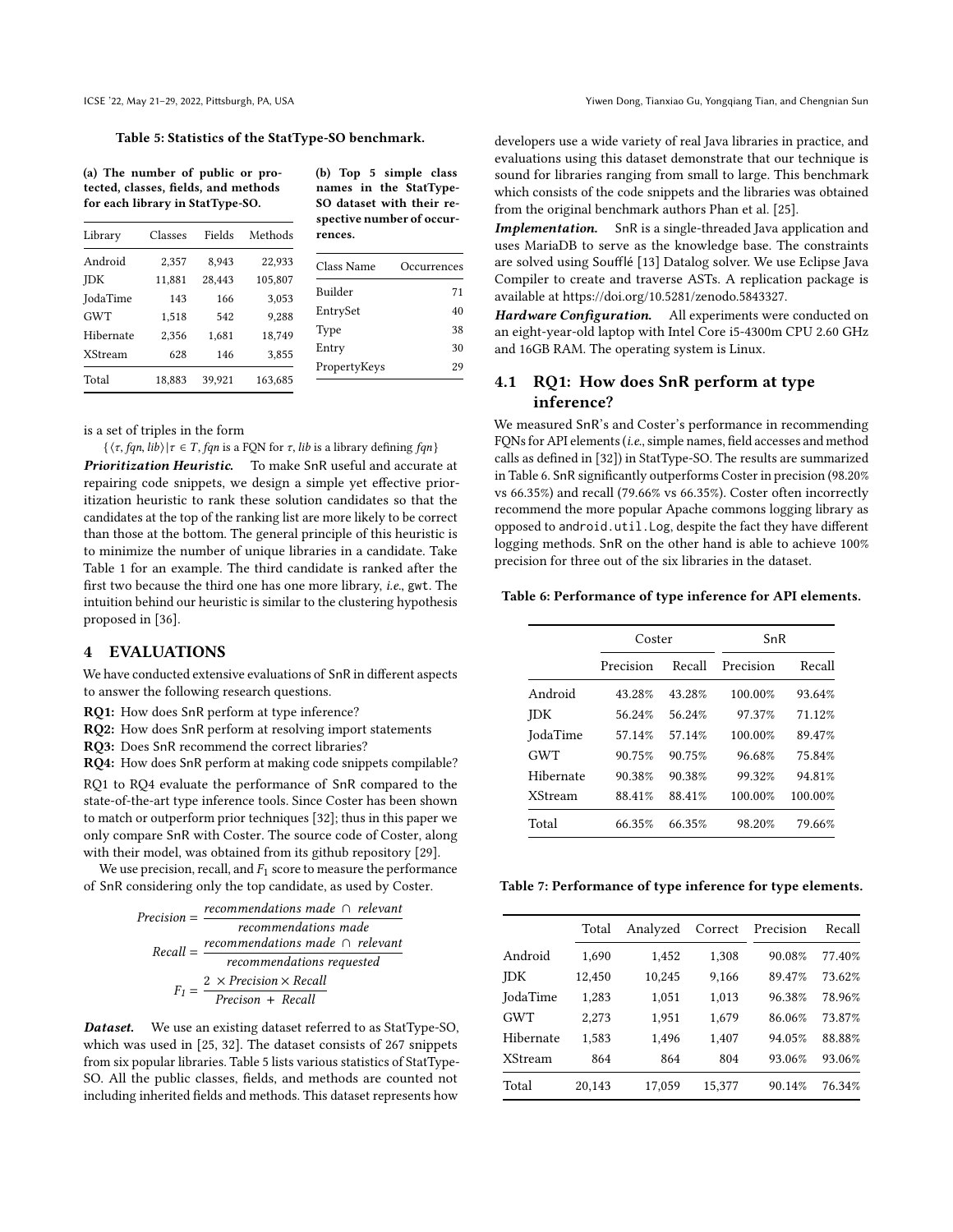To further understand the performance of SnR, we applied SnR to infer FQNs for all type elements (defined in Definition [3.1\)](#page-4-4) in StatType-SO, which is a much more difficult task than inferring FQNs for API elements because type elements are a large super set of API elements. Note that Coster is not capable of doing this task.

To compute the ground truth, for each code snippet we provided the proper libraries to Eclipse and used Eclipse to find and compute types for the type elements in the dataset. In the end, Eclipse found 20,143 type elements along with their types in total.

Table [7](#page-7-2) shows the performance of SnR on this task. Among those type elements, SnR analyzed 17,059 ones and 15,377 were correctly inferred, achieving precision of 90.14% and recall of 76.34%. This high precision and recall for all type elements further demonstrates the advantages of SnR over the state of the art, which also enables SnR to accurately, reliably repair incomplete code snippets.

# 4.2 RQ2: How does SnR perform at resolving import statements?

We use SnR and Coster to resolve import statements for all code snippets. Because Coster was not explicitly designed to support catch and annotation expressions, we automatically completed 56 of those import statements for Coster.

Table [8](#page-8-0) summarizes the results. Overall, SnR correctly resolved 91.0% of the import statements, whereas Coster could only resolve 36% though 56 import statements were resolved by us.

<span id="page-8-0"></span>Table 8: Performance of inferring import statements.

|                | <b>Total Imports</b> | SnR Completed | Coster Completed |
|----------------|----------------------|---------------|------------------|
| Android        | 220                  | 205 (93.2%)   | 18 (8.2%)        |
| <b>IDK</b>     | 332                  | 294 (88.6%)   | 174 (52.4%)      |
| JodaTime       | 134                  | 118 (88.1%)   | 35 (26.1%)       |
| <b>GWT</b>     | 301                  | 265 (88.0%)   | 90 (29.9%)       |
| Hibernate      | 159                  | 149 (93.7%)   | 101 (63.5%)      |
| <b>XStream</b> | 152                  | 150 (98.7%)   | 49 (32.2%)       |
| Total          | 1.298                | 1,181 (91.0%) | 467 (36.0%)      |

<span id="page-8-1"></span>

Figure 7: The distribution of code snippets w.r.t. number of missing import statements after repair using SnR and Coster. Points with  $y = 0$  are not plotted.

Different from Table [8](#page-8-0) which shows the information on completed import statements, Figure [7](#page-8-1) shows the information on missing import statements. The x-axis is the number of missing import

statements ranging from 0, and the y-axis is the number of code snippets with the x number of missing imports after being repaired by either SnR or Coster. SnR can completely repair 198 code snippets without missing import statements, compared to only 35 by Coster; for SnR, most of the rest code snippets have one or two missing imports, while for Coster, most of the rest have one to seven missing imports. This figure demonstrates that SnR is able to resolve more import statements accurately than Coster, and thus can potentially save more developers' time.

Real world example. Recently, Coster has been released as an Eclipse plugin [\[31\]](#page-11-15) for finding FQNs in code snippets. The author produced a demonstration video [\[30\]](#page-11-16) illustrating the new integration with Eclipse to fix import statements. In the video, the authors attempted to repair the code snippet from Stack Overflow post [\[6\]](#page-10-8) for which Coster failed to create import statements for DateTimeZone and DateTimeFormat. We applied SnR on the same code snippet, and SnR precisely resolved all import statements.

# 4.3 RQ3: Does SnR recommend the correct libraries?

We evaluated the accuracy of SnR's library recommendation. We manually examined each code snippet in the dataset to find all the dependent libraries, not just the six used in the previous evaluations. There were 33 unique libraries in total.

We compared SnR against a naive (SnR $_{\text{Naive}}$ ) approach where libraries are sorted alphabetically and taken greedy until all the missing libraries are satisfied, to validate whether our candidate prioritization heuristic detailed in [§3.5](#page-6-2) is effective. We also compared against Coster which recommends all libraries containing the inferred FQNs. For each code snippet, the recommendation result is classified into one of the following categories.

Same if the tool recommends the exact expected libraries.

Different if the tool recommends one or more alternatives for some expected libraries.

Extra if the tool recommends a superset of the expected libraries. Missing if the tool recommends a subset of the expected libraries. None if the tool incorrectly recommends no libraries.

<span id="page-8-2"></span>Table 9: SnR library recommendation compared to a naive candidate prioritization  $SnR_{Naive}$ , and Coster.

|                       |     |    |     |   |    | Same Different Extra Missing None Precision Recall |      | $F_{1}$ |
|-----------------------|-----|----|-----|---|----|----------------------------------------------------|------|---------|
| SnR                   | 183 | 62 | 11  |   |    | 0.82                                               | 0.83 | 0.82    |
| SnR <sub>Native</sub> | 118 | 75 | 64  |   |    | 0.68                                               | 0.81 | 0.72    |
| Coster                | 34  | 36 | 129 | 8 | 60 | 0.47                                               | 0.68 | 0.53    |

Table [9](#page-8-2) lists the classification result. SnR correctly recommended the exact libraries for 183 code snippets, compared to 118 for  $SnR<sub>Naive</sub>$ and 34 for Coster. SnR also achieved the highest precision and recall, and thus we concluded that SnR performed the best among the three tools, which further demonstrates that our candidate prioritization strategy in [§3.5](#page-6-2) is effective in improving the accuracy of type inference.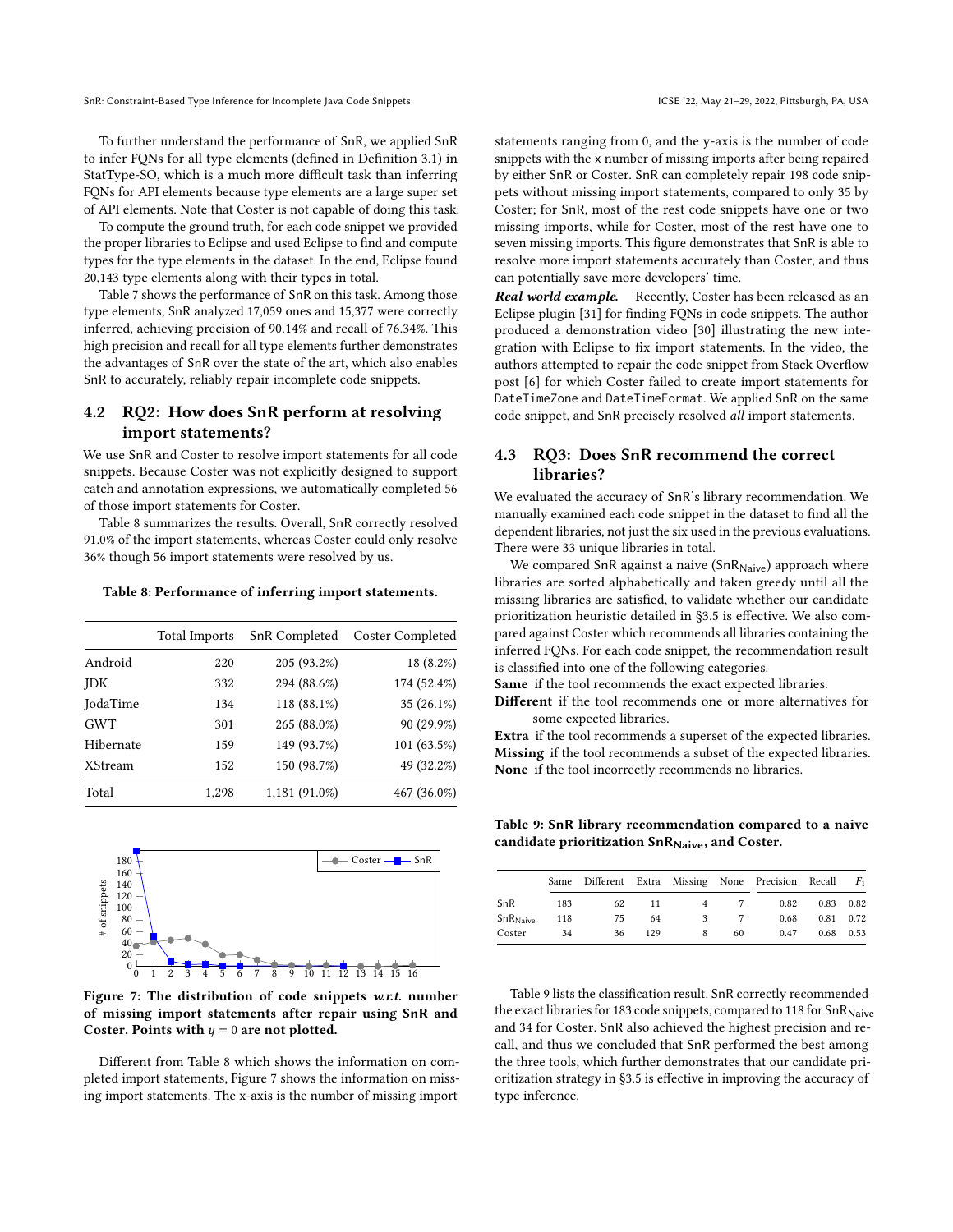# 4.4 RQ4: How does SnR perform at making code snippets compilable?

4.4.1 Efficacy. To evaluate the efficacy of SnR at automatically making code snippets compilable, we compiled the repaired code snippets and recorded the remaining errors. SnR achieved an average of 73.8% where 197 out of 267 snippets were compilable after the repair. Coster on the other hand could make only 9.0% (24 out of 267) of snippets compilable. Our high-precision type inference technique allows for higher-quality repair and results in a larger number of compilable code snippets thus allows for more information to be recovered from each code snippet.

4.4.2 Efficiency. SnR is efficient enough to be used in practice. Averaged over five runs, SnR's repair process finished in an average of 11.7 seconds for each snippet and half the snippets finished within 8.4 seconds. As seen in Figure [8,](#page-9-0) the time SnR takes to repair a snippet increases as the number of imports in a snippet increases. But even for a very complex code snippet, the slowest one finished in 82.2 seconds on an eight-year-old laptop.

<span id="page-9-0"></span>

Figure 8: The time it takes to repair a snippet with  $X$  number of imports. Each  $\times$  represents a snippet.

Coster can finish repairing a code snippet very fast in seconds, despite its low efficacy in repairing code snippets for compilation. On the other hand, Coster is based on machine learning, and requires training a model, which can take days to finish.

## 5 DISCUSSION

In this section, we will discuss potential applications of our work ([§5.1\)](#page-9-1), along with the limitations of our technique ([§5.2\)](#page-9-2) and potential threats to validity ([§5.3\)](#page-9-3).

#### <span id="page-9-1"></span>5.1 Application

SnR has immediate applications for software engineering.

IDE Improvement. The constraint-based technique used in SnR can be readily used by existing IDEs to provide accurate code completion suggestions. For example, given the code snippet shown in Figure [1,](#page-1-0) currently Eclipse does not properly leverage the relation between Date and the other APIs, and thus may incorrectly rank java.sql.Date before java.util.Date. With the help of SnR, Eclipse can precisely recommend importing java.util.Date. Another salient application of SnR is to automatically import dependencies for pasted code snippets. Coster has provided an Eclipse plugin of a similar purpose [\[31\]](#page-11-15). As demonstrated in [§4,](#page-7-3) SnR outperforms Coster and can effectively improve the performance of

such an IDE feature. As code snippets are generally small and developers infrequently copy large chunks of code from SO, thus SnR's inference time is sufficient for real world use.

Dependency Repair. Dependency-related issues account for a large number of build failures at Google [\[19\]](#page-11-17). The state-of-the-art tool for fixing dependency issues is DeepDelta, which leverages a deep learning model to learn how developers fix such issues in the past, and apply the model for new build failures. SnR can complement DeepDelta, as SnR makes full use of type systems built in programming languages, overlooked by DeepDelta. With SnR, failed compilation due to missing libraries can be automatically repaired by running the inference and adding the suggested libraries. **Stack Overflow Study.** SnR can increase the precision and scope of analysis on online code snippets [\[4,](#page-10-9) [21,](#page-11-2) [27,](#page-11-18) [41,](#page-11-5) [44\]](#page-11-6). It can be used to fix the incomplete code snippets, and the followed analyses can take advantage of the compilable snippets which can offer more semantic information about the snippets; to provide better metric on what makes a good code snippet [\[21\]](#page-11-2); to aid training of algorithms that use SO snippets [\[41\]](#page-11-5); to better existing IDE SO code recommendation tools [\[27\]](#page-11-18).

# <span id="page-9-2"></span>5.2 Limitation

Certain code snippets reference classes not in the knowledge base and thus cannot be inferred e.g. from a class written in a tutorial. This limitation impacts the efficacy of both SnR and previous solutions alike. We address this limitation by providing partial solutions by ignoring the type variables without candidates which may introduce inaccuracies. However, as can be seen from RQ1-4, SnR still outperforms the state-of-the-art tool.

## <span id="page-9-3"></span>5.3 Threats to Validity

Internal. We did our best to minimize potential internal validity issues. Our SnR implementation may contain bugs leading to incorrect repair. We mitigated this by reviewing the instances where SnR is unable to perform repair steps. To ensure the integrity of our evaluations, we externalized the evaluation scripts to ensure both SnR and Coster are evaluated in the same manner. For Coster, we pulled the code and model from their public Github repository and followed their instruction to set up their tool. These mitigations ensure we're presenting a fair comparison for SnR.

External. In terms of external validity, there is a risk our work may not generalize to other programming languages. The constraints are fairly universal and can apply to other object oriented languages. Most languages have fields and methods. Generics are common in other typed languages, e.g. C#, Rust, Swift, TypeScript. The constraint solving stage is language agnostic. Thus our technique does not rely on Java specific constructs and can be adapted for other programming languages.

# 6 RELATED WORK

Type Inference. The area of type inference have a rich history in programming languages specially object-oriented languages [\[10,](#page-10-10) [22,](#page-11-19) [23,](#page-11-20) [33,](#page-11-21) [38\]](#page-11-22). Constraints have also been used for type analysis [\[2,](#page-10-11) [38\]](#page-11-22). Our work departs from existing works in this area by working with incomplete code and leveraging a knowledge base.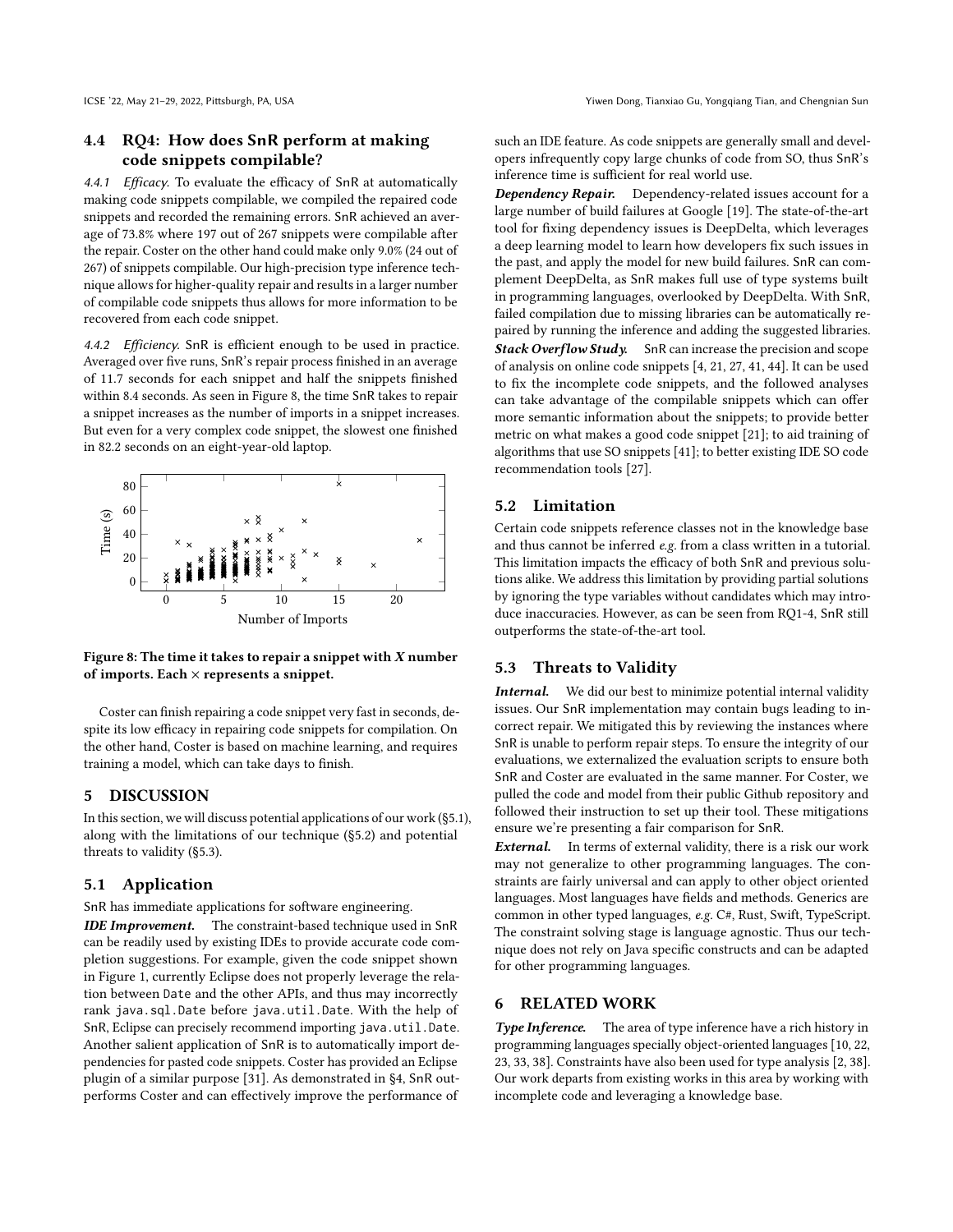SnR: Constraint-Based Type Inference for Incomplete Java Code Snippets ICSE '22, May 21-29, 2022, Pittsburgh, PA, USA

Type inference on incomplete code has seen some recent interests [\[25,](#page-11-9) [32,](#page-11-10) [35\]](#page-11-8). Our work is similar to some of the earlier works from Subramanian et al. [\[35\]](#page-11-8) in the use of constraints but differ in some key ways such as, (1) generic type handling, (2) method of solving, and (3) selection of multiple compatible candidates. Their tool Baker relied on simple constraints and does not provide library recommendations. More recent works surpassed Baker's performance using statistical models to improve inference accuracy [\[25,](#page-11-9) [32\]](#page-11-10). These models are trained using a large set of existing [\[18\]](#page-11-23) or collected popular Github projects and are evaluated using hand col-lected SO posts including StatType-SO. Saifullah et al. [\[32\]](#page-11-10) improved upon the model by Phan et al. [\[25\]](#page-11-9) by leveraging local and global context. Our work improves upon the state of the art and compliment the existing techniques. Future techniques can incorporate the accuracy of constraint based techniques with the performance of statistics based ones.

Deep learning models [\[11,](#page-10-12) [16\]](#page-11-24) has been used to conduct type inference on dynamically typed languages. Unlike SnR, these techniques often use additional sources of information such as comments, method and variable naming to conduct their inference.

**Partial Program Analysis.** RecoDoc [\[7\]](#page-10-13) is a tool for analyzing partial programs which are subsets of the program source files. Code snippets on the other hand can be considered to be subsets of partial programs. Thus, the techniques for analyzing partial programs are insufficient for analyzing code snippets.

Stack Overflow Snippet. Past research have leveraged SO snippets to build better development tools [\[27,](#page-11-18) [41\]](#page-11-5), to study usages in open source projects [\[4,](#page-10-9) [17,](#page-11-1) [43,](#page-11-25) [44\]](#page-11-6), and more [\[25,](#page-11-9) [32,](#page-11-10) [36,](#page-11-7) [40\]](#page-11-26). Recent work have used heuristics based approaches to automatically synthesis compilable code snippets [\[36,](#page-11-7) [37\]](#page-11-27). Our work focuses on type inference and greatly improves upon precision compared to the existing state of the art solution.

Automated Repair. In the area of automated repair, prior research has attempted to address compiler errors using neural networks [\[19\]](#page-11-17), semantic errors leveraging test cases [\[15\]](#page-10-14), or specifications (pre- and postconditions) [\[24\]](#page-11-28). Our work focuses on code snippets which are incomplete code, without tests or specifications in most cases. Our technique need to be more flexible and cannot rely on having test code or specifications.

# 7 CONCLUSION

This paper proposes SnR, a novel, effective, constraint-based technique to automatically infer missing import statements and dependent libraries for Java code snippets. Given an incomplete snippet, SnR first automatically gathers constraints from the snippet, then solves these constraints by querying a knowledge base built from a large collection of Java libraries, and finally transforms the solutions to the constraints to import statements and dependency libraries. Our comprehensive evaluation of SnR on the StatType-SO benchmark consisting of 267 snippets demonstrates that SnR significantly outperforms the state of the art: SnR completed 91.0% of the import statements, and compiled 73.8% of the snippets. Even for the fail-to-repair snippets, our best-effort repair left most of them with only one missing import statement. The high inference precision of SnR opens up new opportunities of boosting developers' productivity with code snippets.

## ACKNOWLEDGMENTS

We would like to thank all the anonymous reviewers for their insightful comments. We would like to thank the authors of StatType for providing their benchmark and authors of COSTER for helping us run their tool. This work was funded by the Natural Sciences and Engineering Research Council of Canada (NSERC) through the Discovery Grant.

## **REFERENCES**

- <span id="page-10-0"></span>[1] Rabe Abdalkareem, Emad Shihab, and Juergen Rilling. 2017. On code reuse from StackOverflow: An exploratory study on Android apps. Information and Software Technology 88 (2017), 148–158.<https://doi.org/10.1016/j.infsof.2017.04.005>
- <span id="page-10-11"></span>Alexander Aiken and Edward L. Wimmers. 1993. Type Inclusion Constraints and Type Inference. In Proceedings of the Conference on Functional Programming Languages and Computer Architecture (Copenhagen, Denmark) (FPCA '93). Association for Computing Machinery, New York, NY, USA, 31–41. [https:](https://doi.org/10.1145/165180.165188) [//doi.org/10.1145/165180.165188](https://doi.org/10.1145/165180.165188)
- <span id="page-10-4"></span>[3] Nicholas Allen, Padmanabhan Krishnan, and Bernhard Scholz. 2015. Combining Type-Analysis with Points-to Analysis for Analyzing Java Library Source-Code. In Proceedings of the 4th ACM SIGPLAN International Workshop on State Of the Art in Program Analysis (Portland, OR, USA) (SOAP 2015). Association for Computing Machinery, New York, NY, USA, 13–18.<https://doi.org/10.1145/2771284.2771287>
- <span id="page-10-9"></span>[4] Sebastian Baltes and Stephan Diehl. 2019. Usage and attribution of Stack Overflow code snippets in GitHub projects. Empirical Software Engineering 24, 3 (2019), 1259–1295.
- <span id="page-10-5"></span>[5] Martin Bravenboer and Yannis Smaragdakis. 2009. Strictly Declarative Specification of Sophisticated Points-to Analyses. In Proceedings of the 24th ACM SIGPLAN Conference on Object Oriented Programming Systems Languages and Applications (Orlando, Florida, USA) (OOPSLA '09). Association for Computing Machinery, New York, NY, USA, 243–262.<https://doi.org/10.1145/1640089.1640108>
- <span id="page-10-8"></span>[6] cianBuckley. 2013. java - Joda Time converting time zoned date time to milliseconds - Stack Overflow. Retrieved December 22, 2020 from [https://web.archive.org/web/20170227042935/http://stackoverflow.com/](https://web.archive.org/web/20170227042935/http://stackoverflow.com/questions/18274902/jodatime-converting-time-zoned-date-time-to-millis) [questions/18274902/jodatime-converting-time-zoned-date-time-to-millis](https://web.archive.org/web/20170227042935/http://stackoverflow.com/questions/18274902/jodatime-converting-time-zoned-date-time-to-millis)
- <span id="page-10-13"></span>[7] Barthélémy Dagenais and Martin P. Robillard. 2012. Recovering Traceability Links between an API and Its Learning Resources. In Proceedings of the 34th International Conference on Software Engineering (Zurich, Switzerland) (ICSE '12). IEEE Press, 47–57.
- <span id="page-10-6"></span>[8] Steven Dawson, C. R. Ramakrishnan, and David S. Warren. 1996. Practical Program Analysis Using General Purpose Logic Programming Systems—a Case Study. In Proceedings of the ACM SIGPLAN 1996 Conference on Programming Language Design and Implementation (Philadelphia, Pennsylvania, USA) (PLDI '96). Association for Computing Machinery, New York, NY, USA, 117–126. [https:](https://doi.org/10.1145/231379.231399) [//doi.org/10.1145/231379.231399](https://doi.org/10.1145/231379.231399)
- <span id="page-10-2"></span>Oege De Moor, Georg Gottlob, Tim Furche, and Andrew Sellers. 2012. Datalog Reloaded: First International Workshop, Datalog 2010, Oxford, UK, March 16-19, 2010. Revised Selected Papers. Vol. 6702. Springer.
- <span id="page-10-10"></span>[10] David Greenfieldboyce and Jeffrey S. Foster. 2007. Type Qualifier Inference for Java. In Proceedings of the 22nd Annual ACM SIGPLAN Conference on Object-Oriented Programming Systems, Languages and Applications (Montreal, Quebec, Canada) (OOPSLA '07). Association for Computing Machinery, New York, NY, USA, 321–336.<https://doi.org/10.1145/1297027.1297051>
- <span id="page-10-12"></span>[11] Vincent J. Hellendoorn, Christian Bird, Earl T. Barr, and Miltiadis Allamanis. 2018. Deep Learning Type Inference. In Proceedings of the 2018 26th ACM Joint Meeting on European Software Engineering Conference and Symposium on the Foundations of Software Engineering (Lake Buena Vista, FL, USA) (ESEC/FSE 2018). Association for Computing Machinery, New York, NY, USA, 152–162. <https://doi.org/10.1145/3236024.3236051>
- <span id="page-10-3"></span>[12] Shan Shan Huang, Todd Jeffrey Green, and Boon Thau Loo. 2011. Datalog and Emerging Applications: An Interactive Tutorial. In Proceedings of the 2011 ACM SIGMOD International Conference on Management of Data (Athens, Greece) (SIG-MOD '11). Association for Computing Machinery, New York, NY, USA, 1213–1216. <https://doi.org/10.1145/1989323.1989456>
- <span id="page-10-7"></span>[13] Herbert Jordan, Bernhard Scholz, and Pavle Subotić. 2016. Soufflé: On Synthesis of Program Analyzers. In Computer Aided Verification, Swarat Chaudhuri and Azadeh Farzan (Eds.). Springer International Publishing, Cham, 422–430.
- <span id="page-10-1"></span>[14] Iman Keivanloo, Juergen Rilling, and Ying Zou. 2014. Spotting Working Code Examples. In Proceedings of the 36th International Conference on Software Engineering (Hyderabad, India) (ICSE 2014). Association for Computing Machinery, New York, NY, USA, 664–675.<https://doi.org/10.1145/2568225.2568292>
- <span id="page-10-14"></span>[15] C. Le Goues, T. Nguyen, S. Forrest, and W. Weimer. 2012. GenProg: A Generic Method for Automatic Software Repair. IEEE Transactions on Software Engineering 38, 1 (2012), 54–72.<https://doi.org/10.1109/TSE.2011.104>